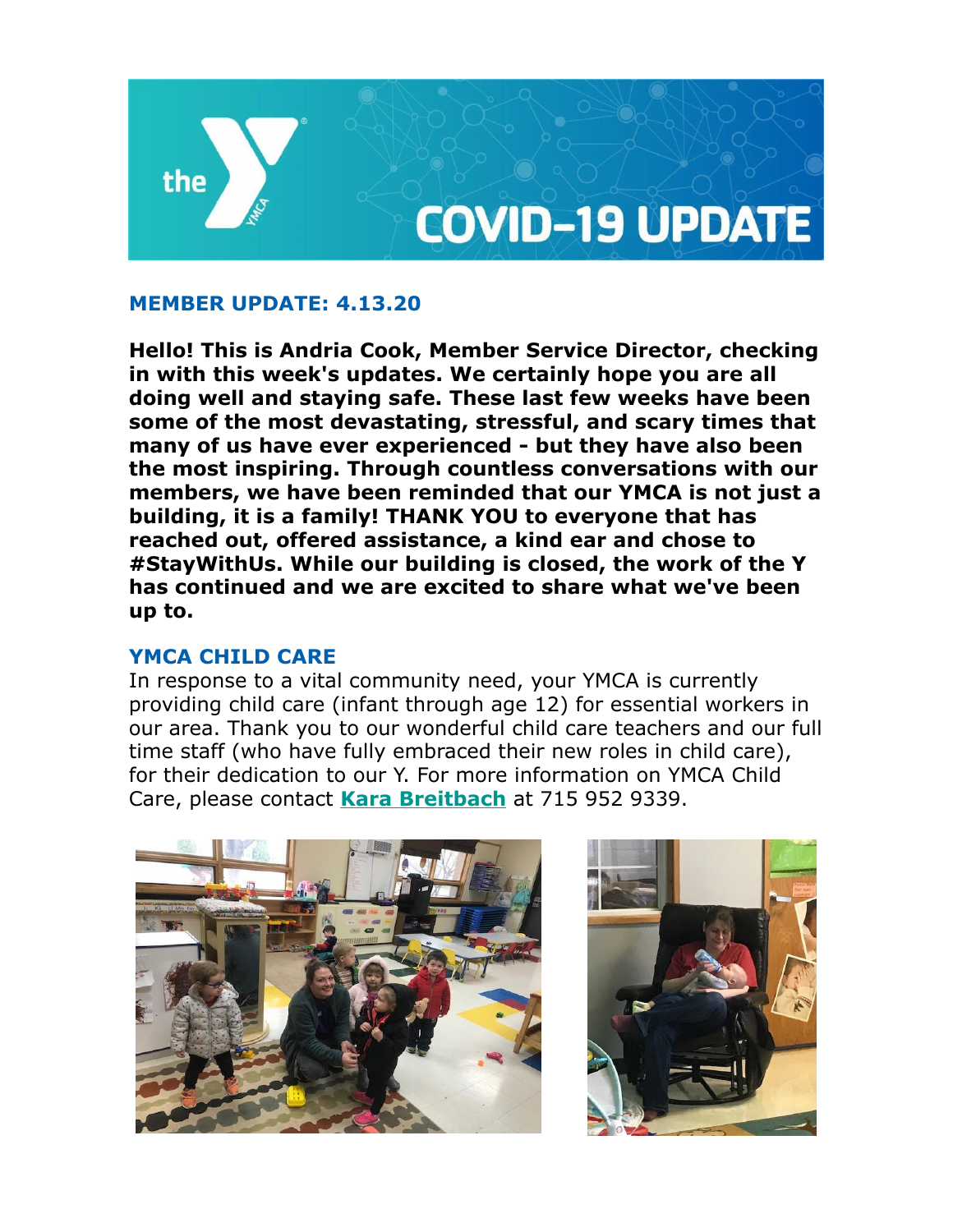



## **YMCA FITNESS ON DEMAND**

Health and Wellness Coordinator, Amy Fox and Andy Molski, Personal [Trainer, encourage you STAY ACTIVE and check out](https://www.facebook.com/groups/1477830565598787/) **Stevens Point Area YMCA Group Fitness Facebook page** or **spymca.org/ondemand-fitness** [for a variety of workout ideas for you and the](http://www.spymca.org/on-demand-fitness) whole family! View their video message **[here](https://www.spymca.org/wp-content/uploads/2020/04/AndyAmy1_2.mp4)**.

### **YMCA CAMP GLACIER HOLLOW**

Gecko (aka Camp Director, Tiffany Praeger) encourages YOU to #WakeUpWithNature. This challenge is designed to encourage families to get outside and share what they discover. You can find more information about this challenge **[here](https://www.facebook.com/YCampGlacierHollow/videos/249925353070622/)**.

# **FACILITY MAINTENANCE AND HOUSEKEEPING**

Since the Y closed, this team of dedicated professionals have spent countless hours cleaning and scrubbing, painting and repairing, and organizing and modifying our facility. THANK YOU to our facility and housekeeping crews led by Doug Lane, Matt Fox, Nora Place and Cheryl Deibert. You are all appreciated!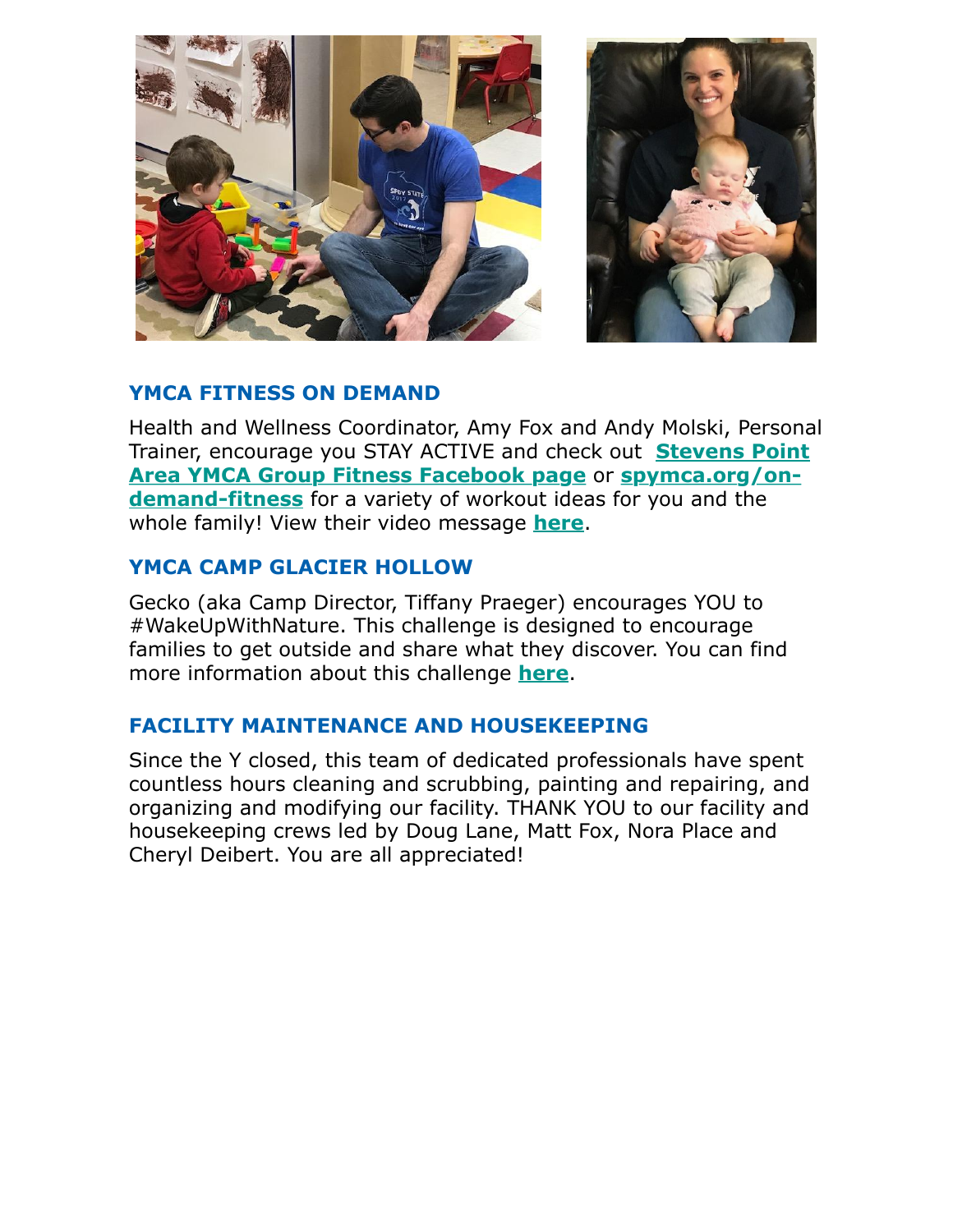



#### **WHO CAN I SPEAK TO ABOUT MY MEMBERSHIP?**

There is no financial difference between putting your membership on hold or canceling it, but putting it on hold lets us know that you're ready to return as soon as possible. If put on hold, as soon as we can reopen our Y again, your account will automatically be reactivated. We are asking you to **#StayWithUs** and continue your membership so that we can provide vital community services, such as child care for essential workers and community blood drives. We have fixed costs to maintain our facility and its mechanicals so that when we are ready to reopen, we can!

If you choose to **#StayWithUs** during this time and not place your membership on hold, your monthly draft will be considered a charitable donation that goes to work right here in our community helping everyone through these difficult and uncertain times. You will receive an official tax receipt for your thoughtfulness. Please contact Member Services with any additional questions by emailing **[acook@spymca.org](mailto:acook@spymca.org)**.

### **ANY CHANGES TO YOUR MEMBERSHIP DRAFT**

### **PLEASE NOTIFY US by April 13th at NOON for an April 15th draft.**

# **STAY CONNECTED!**

Just a reminder, member communications are going out through EMAIL. If you are using an at home email, or are not getting